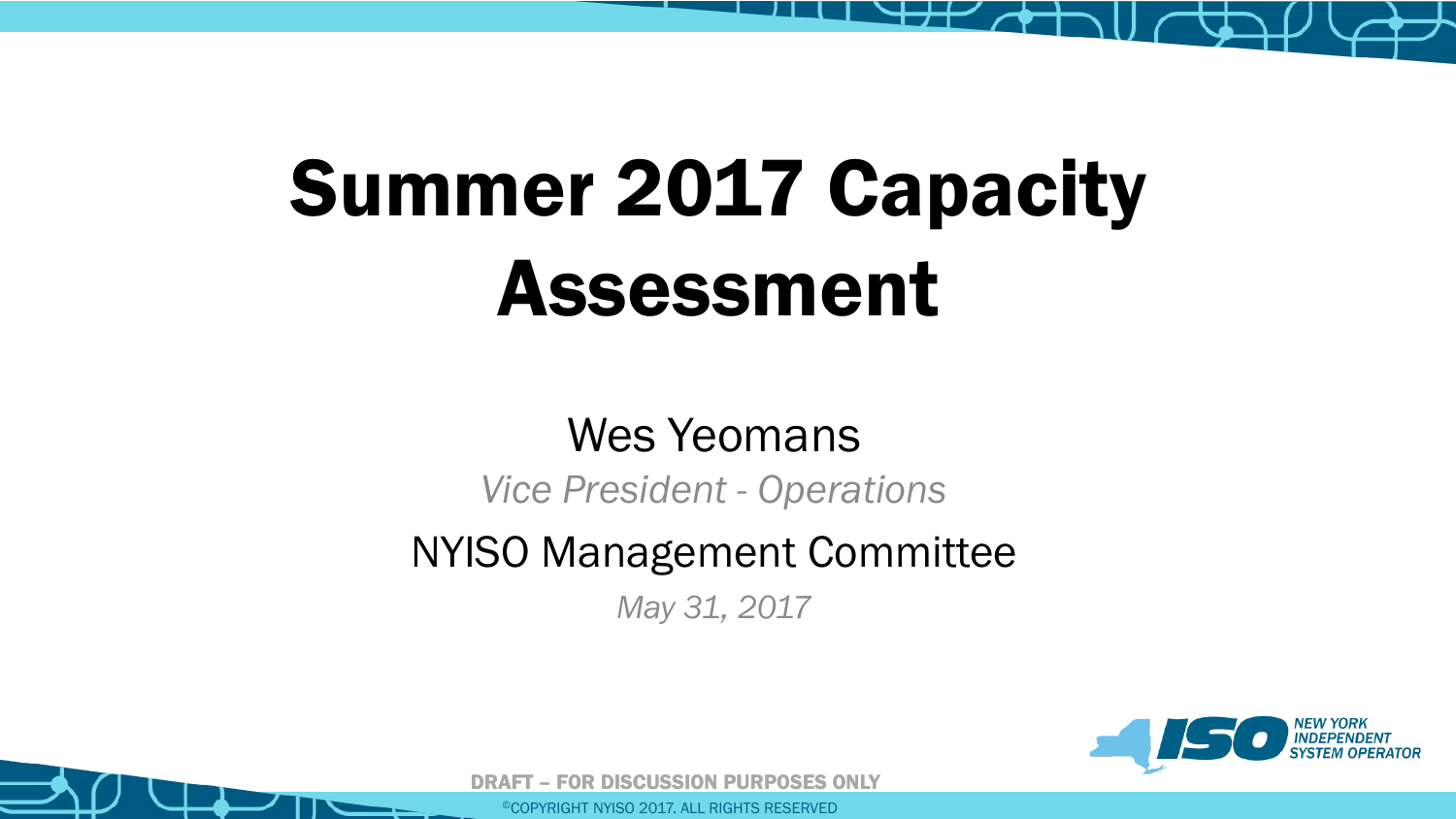## Highlights

- This summer capacity assessment utilizes a "deterministic approach" for weather conditions.
	- NERC Standard TOP-002-2.1b Normal Operations Planning, Requirement 7: Each Balancing Authority shall plan and secure sufficient day ahead capacity to secure for the single largest contingency
	- The assessment utilizes a set of projected derates based on five-year EForD averages
- At baseline peak weather conditions:
	- +386 MW of capacity margin surplus, a decline of 746 MW over the baseline 2016 forecast. This is the projected capacity margin above the baseline peak load plus 2,620 MW of operating reserves.
- At extreme weather conditions: (90<sup>th</sup> percentile forecast):
	- -1,924 MW of capacity margin shortfall, a decline of 733 MW compared to the 2016 extreme weather forecast. This is the projected shortfall for the 90<sup>th</sup> percentile load plus 2,620 MW of operating reserves.



## approximating capacity margins and operating reserves for baseline and extreme

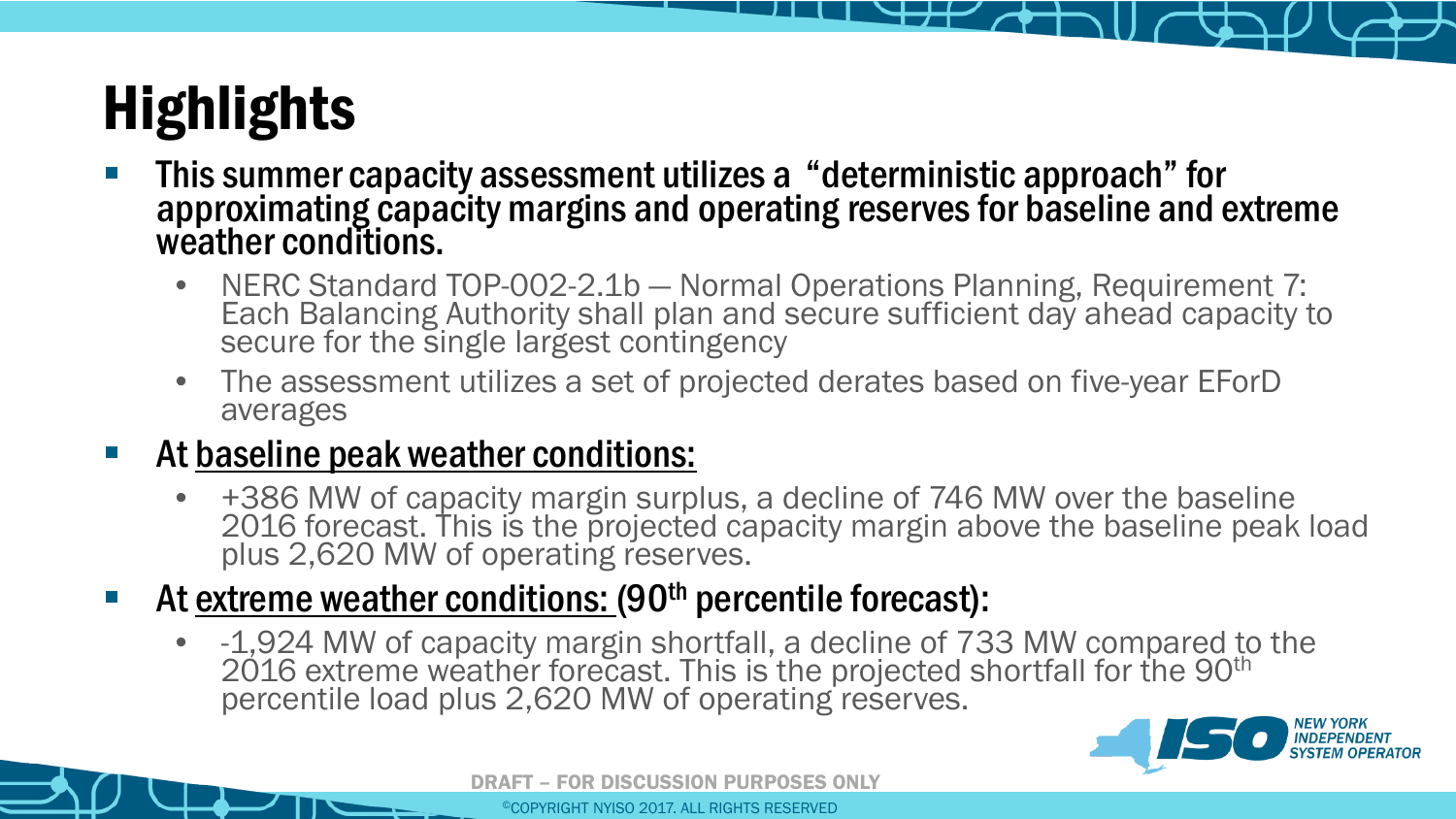

- 1. Reflects the 2017 Gold Book existing capacity less projected deactivations during the summer of 2017 and known forced outages
- 2. Derates: 1,418 MW for wind, 561 MW for Hydro, 2,444 MW for thermal units, 56 MW for other renewables and 350 MW for SCRs
- because it is expected that there may be up to 3,083 MW available under Emergency Operating Procedures.

3. While the assessment shows a deficiency of 1,924 MW for the 90<sup>th</sup> percentile load forecast, no involuntary load curtailment is forecast to occur

|                         |                                                             | 2016                             |                                                   | 2017                                    |                                                   |
|-------------------------|-------------------------------------------------------------|----------------------------------|---------------------------------------------------|-----------------------------------------|---------------------------------------------------|
| Line                    | <b>Item</b>                                                 | 2016 Baseline<br><b>Forecast</b> | 2016 90th<br><b>Percentile</b><br><b>Forecast</b> | <b>2017 Baseline</b><br><b>Forecast</b> | 2017 90th<br><b>Percentile</b><br><b>Forecast</b> |
| 1a                      | <b>Summer Generation Capacity</b>                           | 38,534                           | 38,534                                            | 37,609                                  | 37,609                                            |
| 1 <sub>b</sub>          | <b>SCR - ICAP Values</b>                                    | 1,248                            | 1,248                                             | 1,191                                   | 1,191                                             |
| 1 <sub>c</sub>          | <b>Net Purchases &amp; Sales</b>                            | 2,092                            | 2,092                                             | 2,213                                   | 2,213                                             |
|                         | <b>Total Capacity Resources</b>                             | 41,874                           | 41,874                                            | 41,013                                  | 41,013                                            |
| 2 <sup>1</sup>          | <b>Assumed Unavailable Capacity (Gen + SCR)<sup>2</sup></b> | $-4,762$                         | $-4,762$                                          | $-4,829$                                | $-4,829$                                          |
| $3 = 1 + 2$             | <b>Net Capacity Resources</b>                               | 37,112                           | 37,112                                            | 36,184                                  | 36,184                                            |
| $\overline{\mathbf{4}}$ | <b>Peak Load Forecast</b>                                   | 33,360                           | 35,683                                            | 33,178                                  | 35,488                                            |
| 5                       | <b>Operating Reserve Requirement</b>                        | 2,620                            | 2,620                                             | 2,620                                   | 2,620                                             |
| $6 = 4 + 5$             | <b>Total Capacity Requirement</b>                           | 35,980                           | 38,303                                            | 35,798                                  | 38,108                                            |
| $7 = 3 - 6$             | <b>Capacity Margin<sup>3</sup></b>                          | 1,132                            | $-1,191$                                          | 386                                     | $-1,924$                                          |

### **2016 & 2017 Summer Capacity Assessment & Comparison**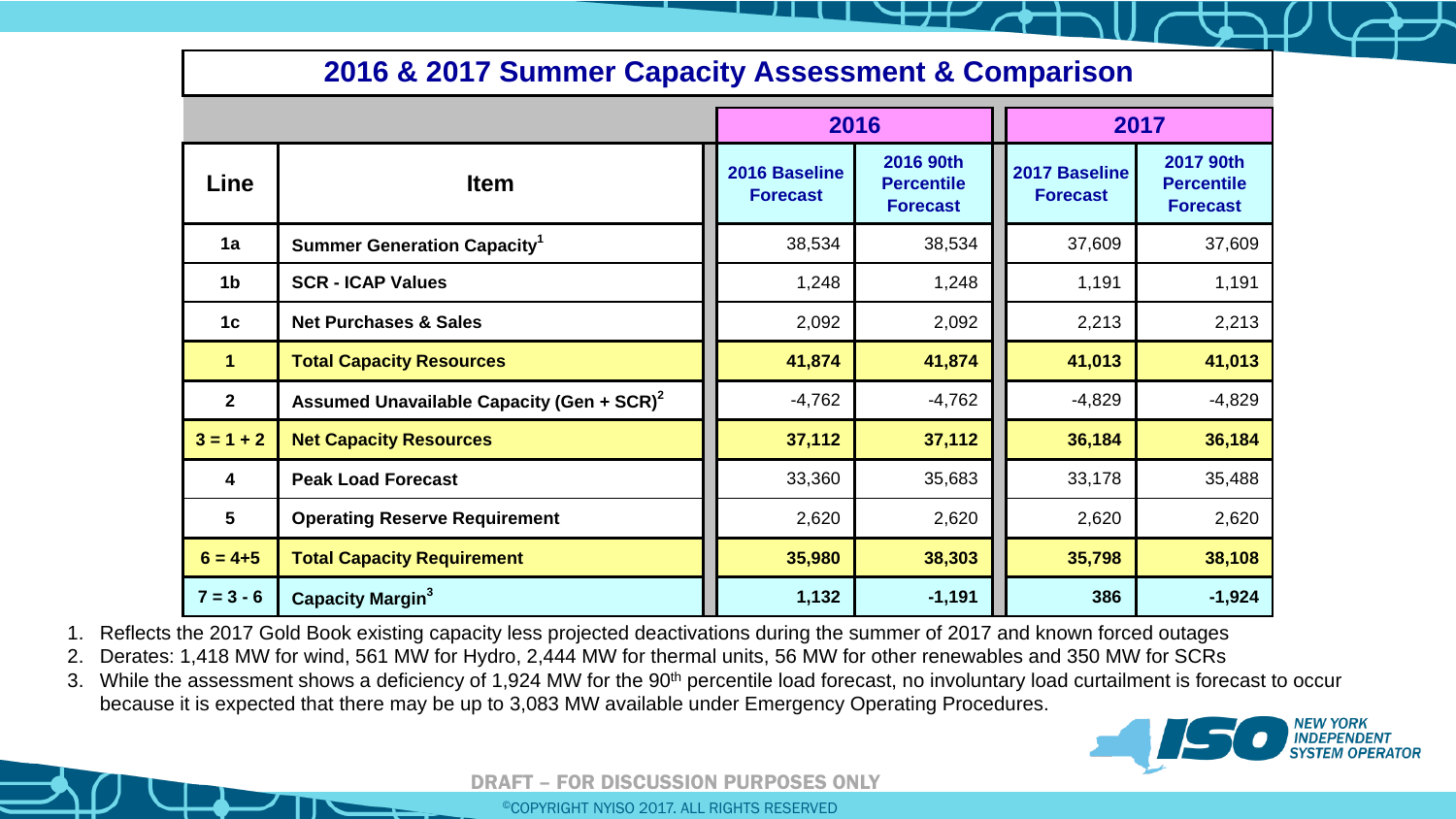DRAFT – FOR DISCUSSION PURPOSES ONLY

1 - Southeast Region includes Zones G to J

2 - All generation capability less known forced outages



### Southeastern New York<sup>1</sup>: Summer Transmission Security - Base Case

|                |                                                            | 2017            | 2017 90th         |
|----------------|------------------------------------------------------------|-----------------|-------------------|
| <b>Line</b>    | <b>Item</b>                                                | <b>Baseline</b> | <b>Percentile</b> |
|                |                                                            | <b>Forecast</b> | <b>Forecast</b>   |
| 1a             | <b>Available Generation Capacity Resources<sup>2</sup></b> | 13,236          | 13,236            |
| 1 <sub>b</sub> | <b>Net ICAP External Imports</b>                           | 315             | 315               |
| 1c             | <b>Transmission Capability from UPNY to SENY (N-1-1)</b>   | 3,180           | 3,180             |
| 1 <sub>d</sub> | <b>Transmission Capability, Long Island to SENY</b>        | 50              | 50                |
|                | <b>Total Capability</b>                                    | 16,781          | 16,781            |
| $\overline{2}$ | <b>Projected Capacity Outages</b>                          |                 | 0                 |
| $3 = (1-2)$    | <b>Total Capability</b>                                    | 16,781          | 16,781            |
|                | Load Forecast in Zones G to J                              | 16,055          | 16,991            |
| $5 = (3-4)$    | <b>Capacity Margin w/o SCR</b>                             | 726             | $-210$            |
| 6              | <b>SCR GHIJ</b>                                            | 458             | 458               |
| $7 = (5+6)$    | <b>Capacity Margin w/ SCR</b>                              | 1,184           | 248               |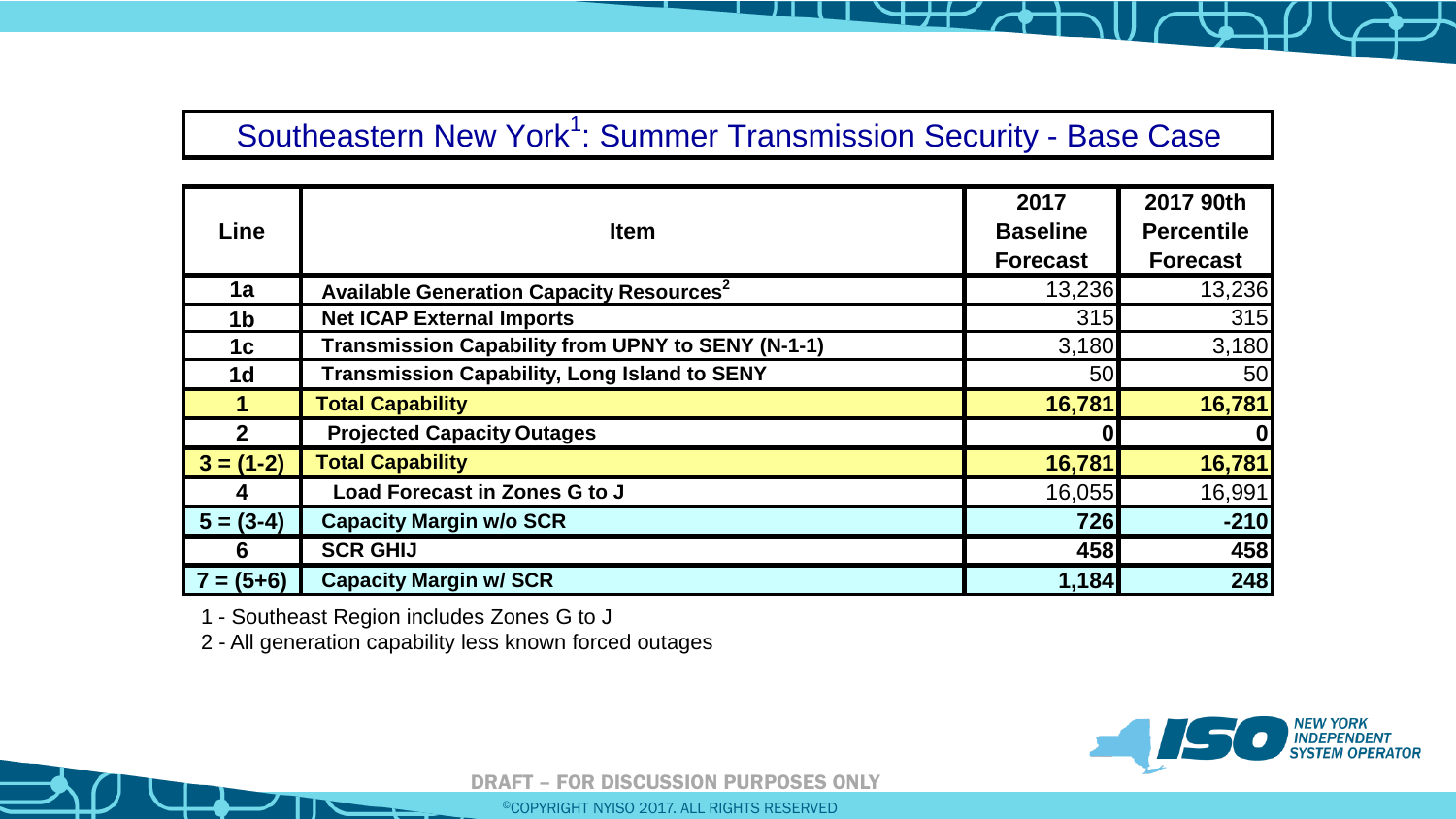DRAFT – FOR DISCUSSION PURPOSES ONLY

1 - All generation capability less known forced outages



| <b>Line</b>    | <b>Item</b>                                                          | 2017<br><b>Baseline</b><br><b>Forecast</b> | 2017 90th<br><b>Percentile</b><br><b>Forecast</b> |
|----------------|----------------------------------------------------------------------|--------------------------------------------|---------------------------------------------------|
| 1a             | <b>Available Generation Capacity Resources<sup>1</sup></b>           | 8,140                                      | 8,140                                             |
| 1 <sub>b</sub> | <b>Net ICAP External Imports</b>                                     | 315                                        | 315                                               |
| 1c             | <b>Transmission Capability from Sprainbrook to Dunwoodie (N-1-1)</b> | 2,800                                      | 2,800                                             |
| 1 <sub>d</sub> | <b>Transmission Capability, Long Island to NYC</b>                   | 300                                        | 300                                               |
| <b>1e</b>      | <b>Transmission Capability, A/B/C</b>                                | 400                                        | 400                                               |
|                | <b>Total Capability</b>                                              | 11,955                                     | 11,955                                            |
| 2 <sup>1</sup> | <b>Projected Capacity Outages</b>                                    |                                            | $\boldsymbol{0}$                                  |
| $3 = (1-2)$    | <b>Total Capability</b>                                              | 11,955                                     | 11,955                                            |
|                | <b>Load Forecast in Zone J</b>                                       | 11,575                                     | 12,064                                            |
| $5 = (3-4)$    | <b>Capacity Margin w/o SCR</b>                                       | 380                                        | $-109$                                            |
| 6              | <b>SCRJ</b>                                                          | 372                                        | 372                                               |
|                | $7 = (5+6)$ Capacity Margin w/SCR                                    | 752                                        | 263                                               |

### Zone J, NYC: Summer Transmission Security - Base Case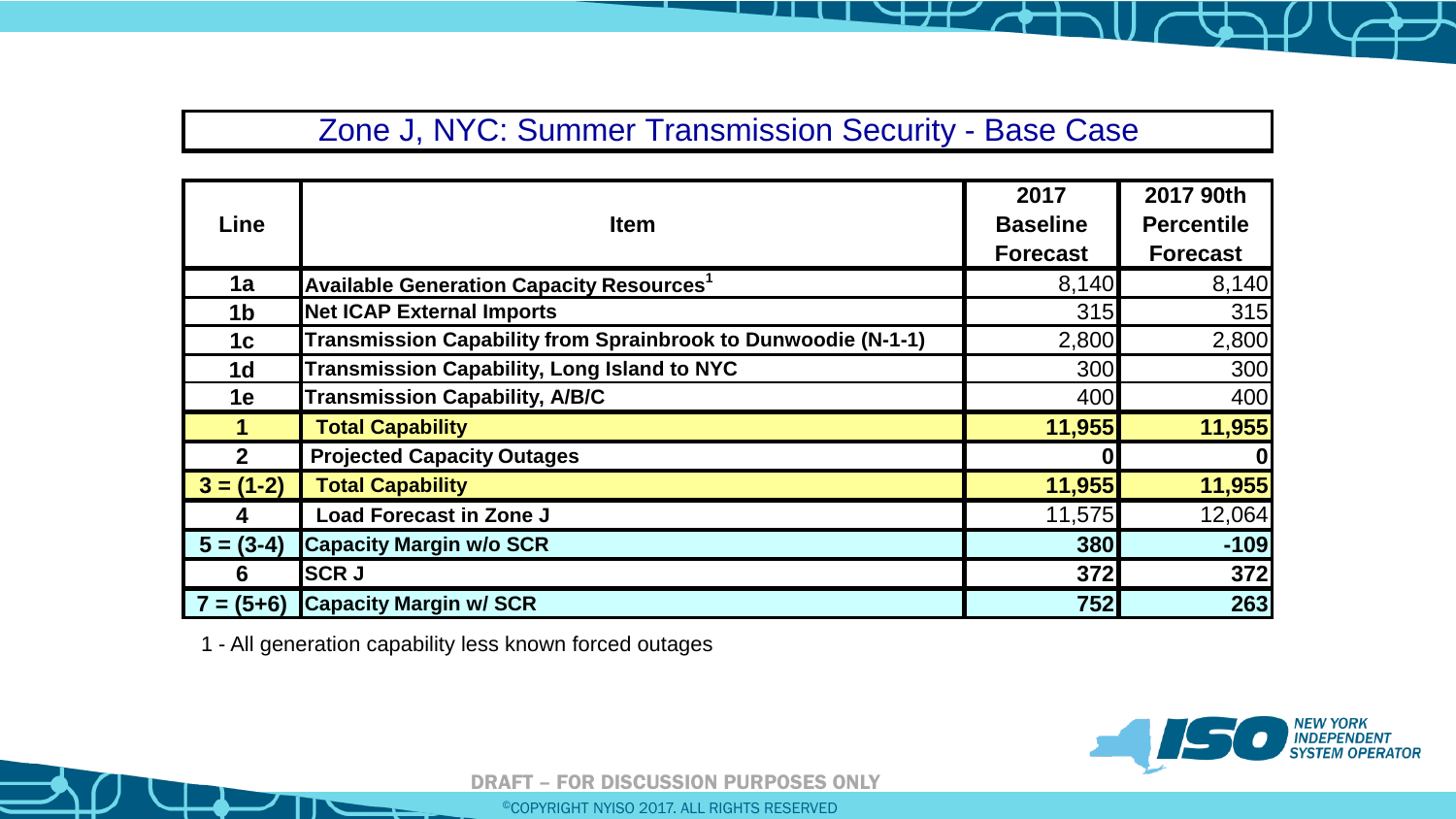



| <b>2017 Emergency Operating Procedures</b>            |                                                                             |               |  |  |  |
|-------------------------------------------------------|-----------------------------------------------------------------------------|---------------|--|--|--|
| <b>Procedure</b>                                      | <b>Effect</b>                                                               | 2017 MW Value |  |  |  |
| <b>Emergency Demand Response</b><br>Programs          | Load Impact                                                                 | 13            |  |  |  |
| <b>Voltage Reductions</b>                             | Load Impact                                                                 | 547           |  |  |  |
| <b>Voluntary Industrial Curtailment</b>               | <b>Load Impact</b>                                                          | <b>125</b>    |  |  |  |
| <b>General Public Appeals</b>                         | <b>Load Impact</b>                                                          | 88            |  |  |  |
| <b>Emergency Purchases</b>                            | <b>Additional Resources</b>                                                 | 1,000         |  |  |  |
| Thirty Minute Reserves to Zero                        | Allow Operating Reserve to Decrease to<br><b>Largest Single Contingency</b> | 1,310         |  |  |  |
| <b>Total Emergency Operating</b><br><b>Procedures</b> |                                                                             | 3,083         |  |  |  |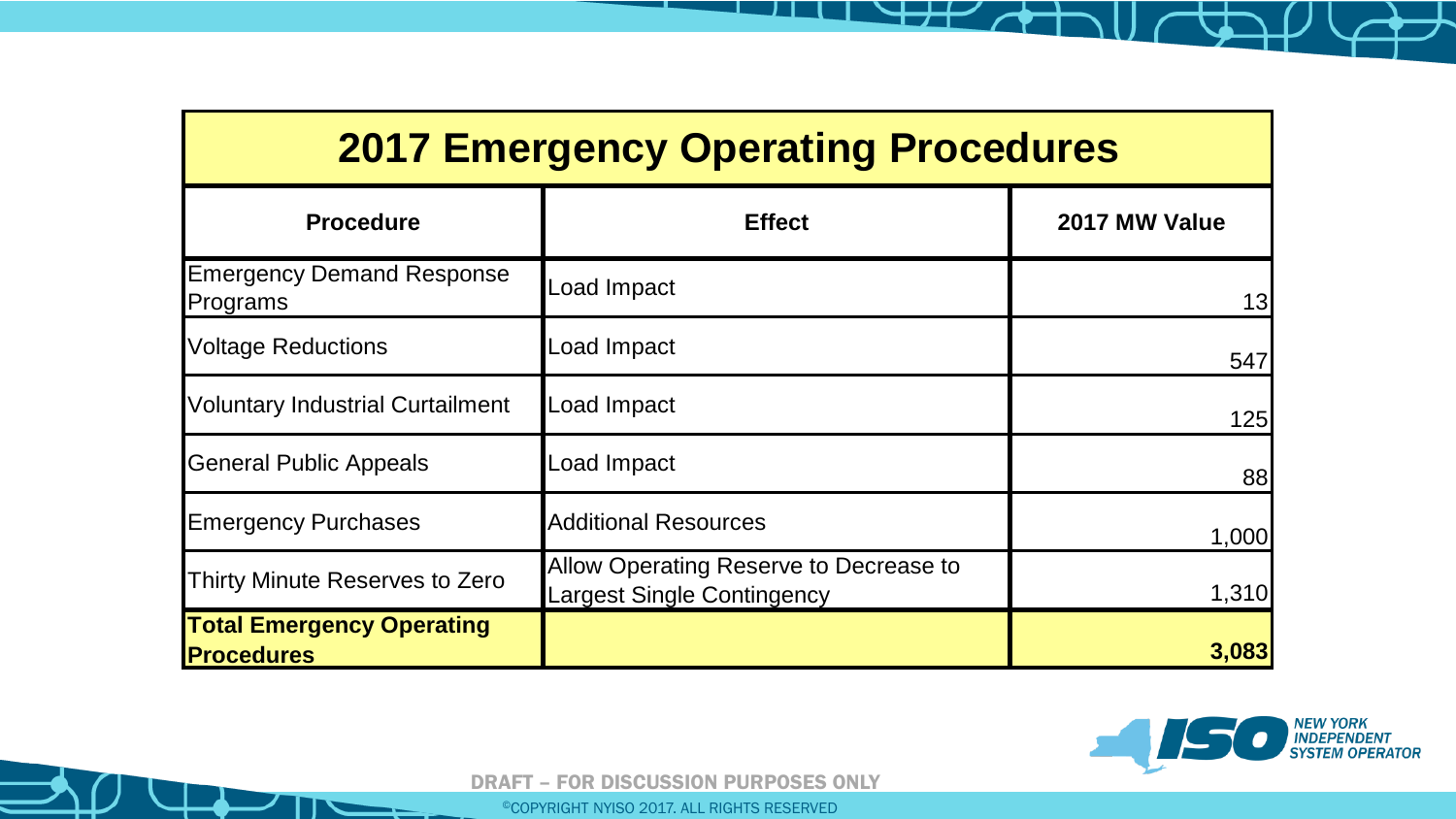







## NYISO Summer Preparedness

- **Review summer operating conditions with NY Transmission Owners** 
	- Transmission maintenance is scheduled and coordinated during this spring time period
	- NYISO has worked with the NY utilities to understand the terms, conditions, and projected responses of the utility demand response programs.
- **Review summer operating conditions with the adjacent operating areas** 
	- Adjacent operating areas are projecting ability to serve load throughout summer and heat wave conditions assuming expected performance of generation and transmission infrastructure
- NYISO Market Mitigation & Analysis Department has completed many generation site visits to review preventative maintenance work, fuel capability, and summer operating preparedness.
	- 26 Stations including 77 units & 13,000 MWs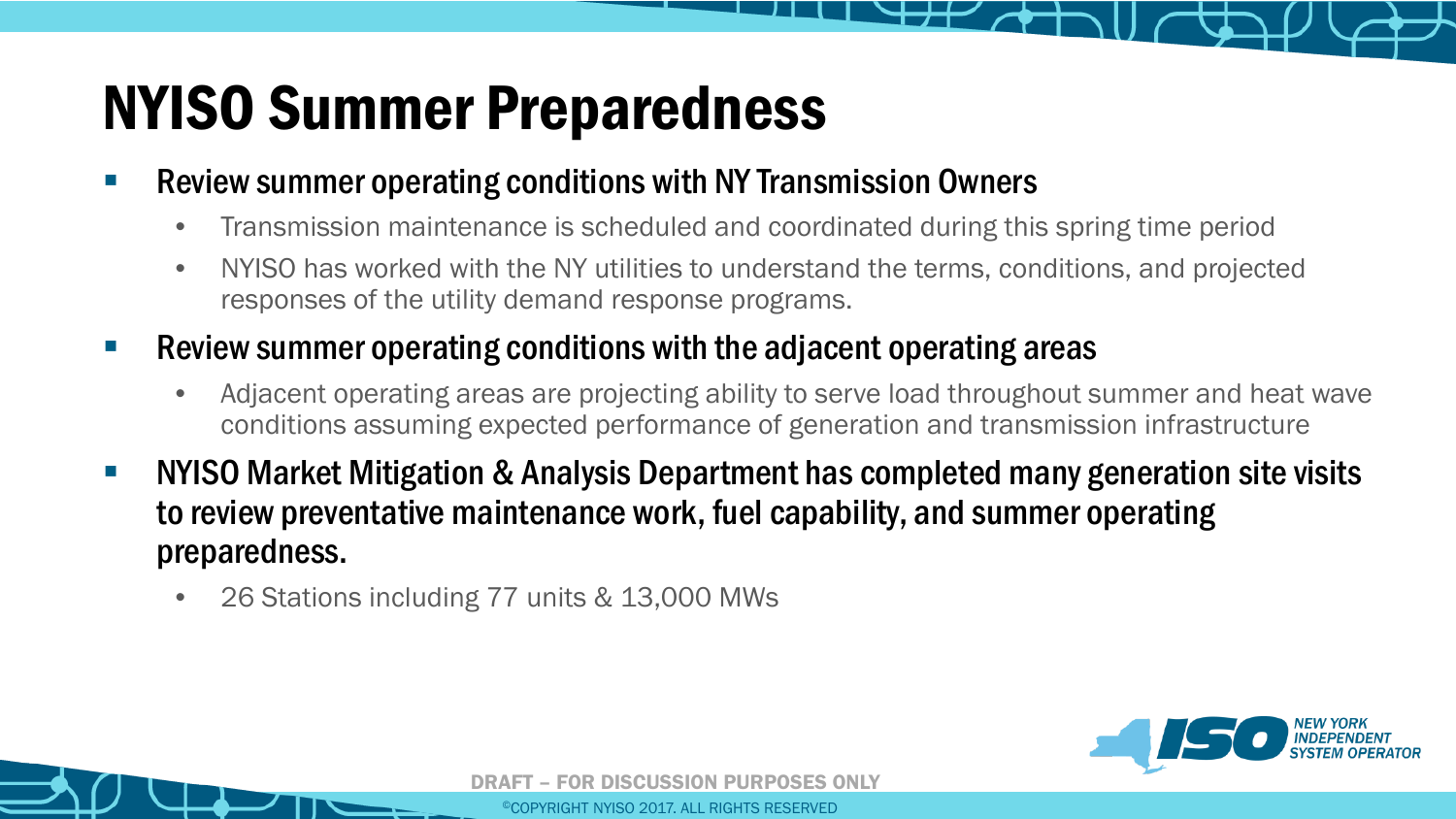





DRAFT – FOR DISCUSSION PURPOSES ONLY



NOTE: Winter dates reflect the first year of the winter season (i.e., 2013-2014).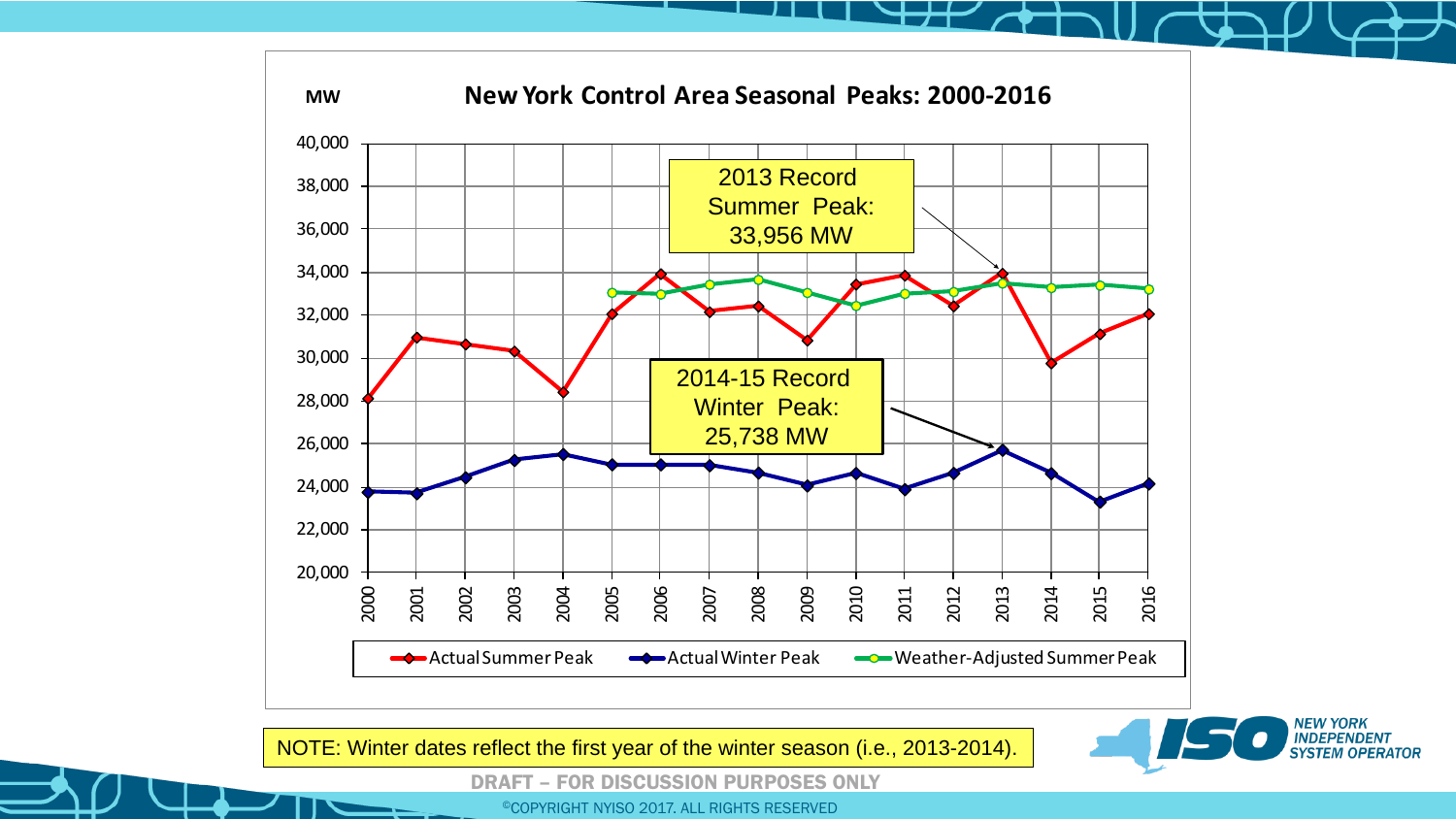